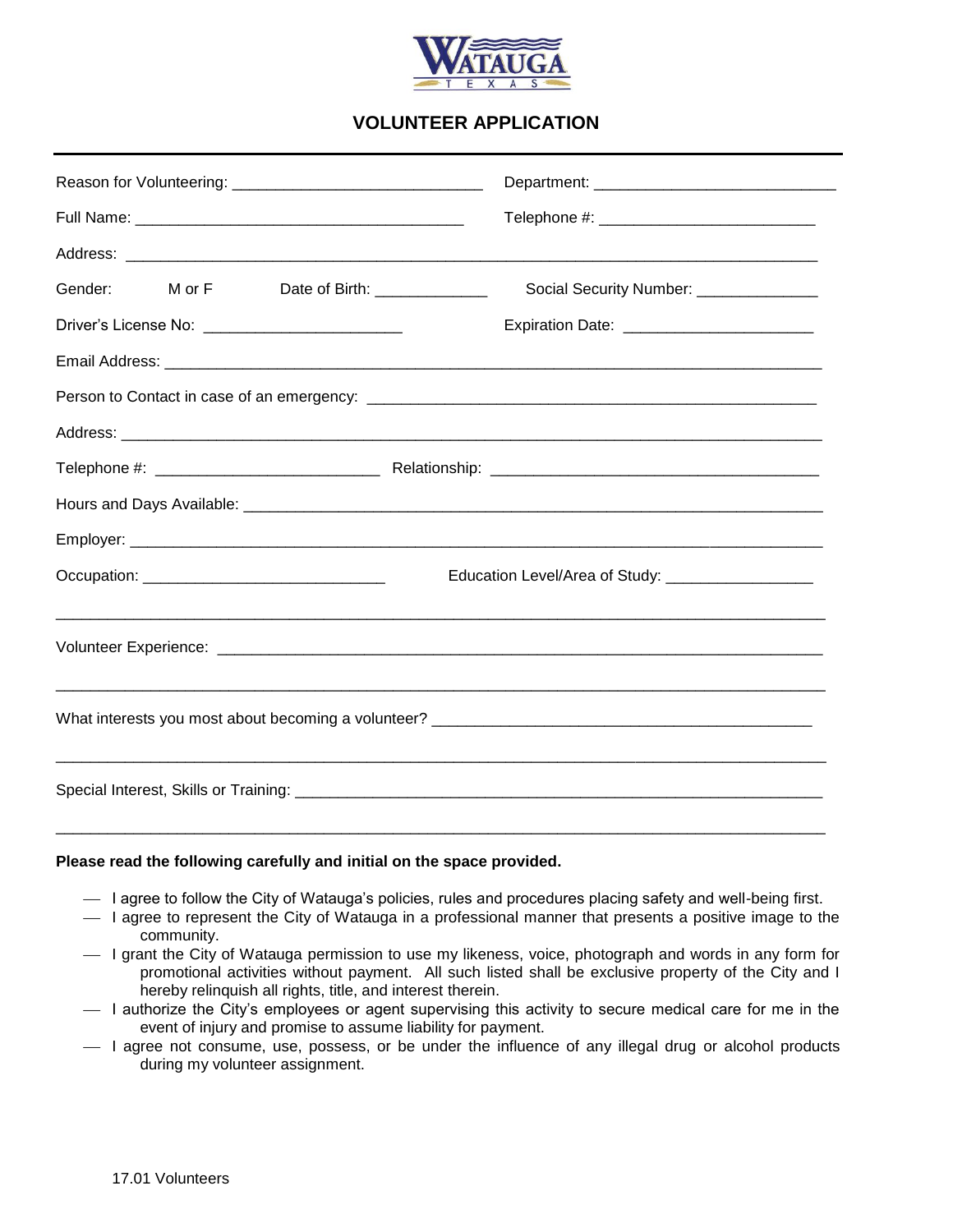- $-$  I realize that in my capacity as a City of Watauga Volunteer, I may come in contact with confidential information. I do hereby agree to protect this information to the best of my abilities as a volunteer and not to divulge it during or after my services.
- $-$  I understand that I am not required to use my personal vehicle for City business as a volunteer. However, should I elect to operate my personal vehicle for City business I am doing so at my own risk. I understand that I assume all risk and liability associated with the operation of my personal vehicle and will use my own insurance for any damages that occur while using my vehicle on City business.
- I do hereby agree to release, discharge and relinquish the City of Watauga, its officials, employees, agents and volunteers from any and all claims, demands, and causes of action of every kind and character, including those based on negligence, for any known or unknown, foreseen and unforeseen bodily or personal injuries, damage to property, or theft or loss of property, arising from my participation in the above event/program.
- I understand that volunteers are prohibited from operating City vehicles and/or operating City equipment unless approved by the Department Director.
- The City of Watauga is committed to maintaining a work environment that is free of harassment. I understand that if I feel that I am the victim of any form of harassment; I can initiate a complaint by contacting my supervisor and/or Human Resources Director.
- I understand that volunteers related within the second degree of affinity and the third degree of consanguinity, excluding great grandparents and great grandchildren, of City employees or City Council members are prohibited from volunteering in certain positions within the City.

#### **I have read the above and understand all its terms. I affirm that the information I have given is true and complete.**

| Signature of Volunteer:         | Date: |
|---------------------------------|-------|
| Signature of Parent (under 18): | Date: |

## **WAIVER OF LIABILITY**

**NOTICE:** THE CITY OF WATAUGA DOES NOT COVER VOLUNTEERS UNDER THE CITY OF WATAUGA WORKERS' COMPENSATION INSURANCE.

IN CONSIDERATION OF THE CITY OF WATAUGA ALLOWING ME (MY CHILD/CHILDREN) TO PARTICIPATE IN THE CITY OF WATAUGA VOLUNTEER PROGRAM, AND BEING AWARE OF THE POSSIBLE INJURIES THAT COULD OCCUR AS A RESULT OF THAT PARTICIPATION, I ON BEHALF OF MYSELF (MY MINOR CHILD/CHILDREN) RELEASE THE CITY OF WATAUGA, ITS ELECTED AND APPOINTED OFFICIALS, EMPLOYEES, AGENTS, INSTRUCTORS FROM ANY AND ALL INJURIES AND DAMAGES WHATSOEVER ARISING FROM PARTICIPATION IN THE EVENT.

I, MY HEIRS AND REPRESENTATIVE, AGREE TO INDEMNIFY, SAVE AND HOLD HARMLESS THE CITY OF WATAUGA, ITS ELECTED AND APPOINTED OFFICIALS, EMPLOYEES, AND AGENTS FROM ANY AND ALL CLAIMS MADE BY ME (MY CHILD/CHILDREN) OR MY INSURER FOR INJURIES OR DAMAGES RELATED TO THIS EVENT.

| Signature of Volunteer:         | Date |
|---------------------------------|------|
| Signature of Parent (under 18): | Date |